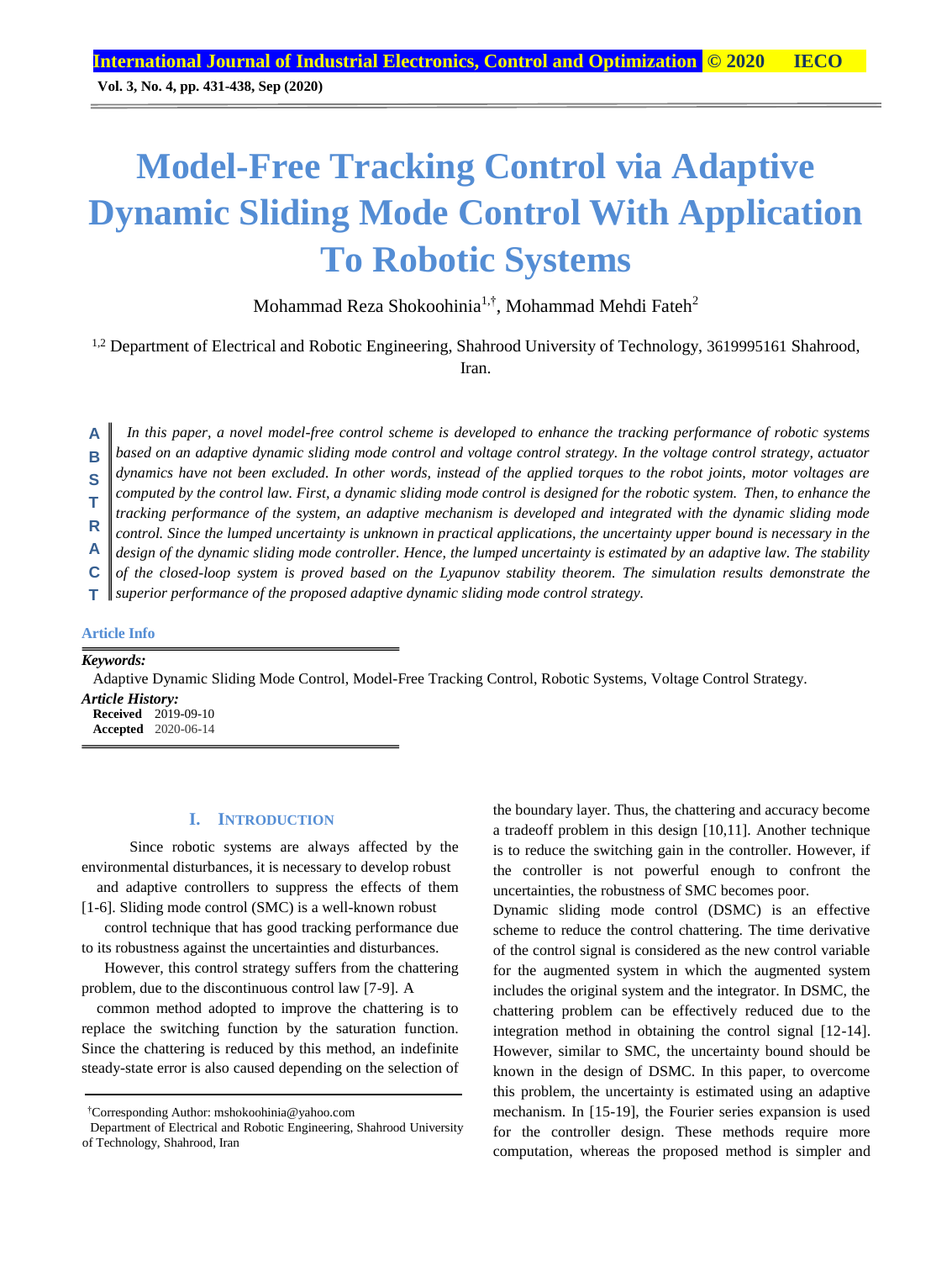can alleviate the computation burden. Many studies focused on the torque control strategy (TCS) of robotic systems. In this strategy, the control law computes the torques which should be produced by the motors. The system actuators should be excited, so that they produce the desired torques. However, the actuator dynamics are not considered in the TCS and its input is not calculated in this strategy. To solve the aforementioned problem, voltage control strategy (VCS) has been developed which is more effective and requires less computation [20-23]. As a result, voltage-based approaches are superior. Therefore, in this paper, using VCS, an adaptive DSMC is developed for robust control of robotic systems.

The purpose of this paper is developing an adaptive dynamic sliding mode controller for tracking control of robotic systems. The proposed method is model-free and does not require the robot dynamics. The proposed method does not need the uncertainty upper bound. In fact, the lumped uncertainty is estimated using an adaptive rule. Using Lyapunov direct method, it is guaranteed that the tracking errors converge to zero.

 The remainder of the paper is organized as follows. Section 2 introduces the robotic problem formulation. In Section 3, the proposed adaptive dynamic sliding mode controller is designed. Stability analysis is presented in Section 4. Simulation results are discussed in Section 5. Our conclusions are given in Section 6.

#### **II. Problem Formulation**

The dynamics of a robotic system can be described as [24]

$$
D(q)\ddot{q} + C(q,\dot{q})\dot{q} + G(q) = \tau_l \tag{1}
$$

 $J_m r^{-1} \ddot{q} + B_m r^{-1} \dot{q} + r \tau_l = K_m I_a$ (2)

$$
RI_a + K_m r^{-1} \dot{q} + \xi = v(t)
$$
\n<sup>(3)</sup>

Where  $\xi = LI_a + d$ ,  $q$  is the vector of joint positions, *v* is the vector of motor voltages,  $I_a$  is the vector of motor currents and *d* is a vector of external disturbances. The details are completely explained in [15].

Substituting  $\tau_l$  from (1) into (2) results in

$$
J_m r^{-1} \ddot{q} + B_m r^{-1} \dot{q} + r(D(q)\ddot{q} + C(q,\dot{q})\dot{q} + G(q)) = K_m I_a
$$
 (4)  
Using (4), one can calculate  $I_a$  as

$$
I_a = k_m^{-1} \Big( (J_m r^{-1} + rD) \ddot{q} + (B_m r^{-1} + rC) \dot{q} + rG \Big)
$$
 (5)

Substitution of (5) into (3) yields

$$
v = Rk_m^{-1} \Big( (J_m r^{-1} + rD) \ddot{q} + (B_m r^{-1} + rC) \dot{q} + rG \Big) + k_m r^{-1} \dot{q} + \xi \tag{6}
$$

Now, (6) can be rewritten as

$$
v = D\ddot{q} + C\dot{q} + G + \xi
$$
  
\n
$$
\overline{D} = Rk_m^{-1}(J_m r^{-1} + rD)
$$
  
\n
$$
\overline{C} = Rk_m^{-1}(B_m r^{-1} + rC) + k_b r^{-1}
$$
  
\n
$$
\overline{G} = Rk_m^{-1} rG
$$
  
\nWe can rewrite (7) as  
\n
$$
v = \ddot{q} + g
$$
  
\n
$$
g = \overline{D}\ddot{q} + \overline{C}\dot{q} + \overline{G} + \xi - \ddot{q}
$$
\n(8)

# **III. The proposed Adaptive Dynamic Sliding Mode Control**

 The structure of the proposed adaptive controller is shown in Fig. 1. In this block-diagram, error, the first and second sliding surfaces, adaptive rule, and integrating the control signal have been clearly illustrated.

The tracking error  $(e)$  and its time derivatives  $(e, \vec{e})$ are defined as follows:

$$
e = q_d - q
$$
  
\n
$$
\dot{e} = \dot{q}_d - \dot{q}
$$
  
\n
$$
\ddot{e} = \ddot{q}_d - \ddot{q}
$$
\n(9)

Now, define a sliding surface as follows:

$$
s(t) = \dot{e}(t) + a_1 e(t) + a_2 \int_0^t e(\tau) d\tau
$$
\n(10)

The time derivative of (10) becomes

$$
\dot{s}(t) = \ddot{e} + a_1 \dot{e} + a_2 e \tag{11}
$$

Substituting  $e$  from (9) into (11) results in

$$
s(t) = \ddot{q}_d - \ddot{q} + a_1 \dot{e} + a_2 \dot{e}
$$
 (12)

Using (8), (12) can be written as

$$
\dot{s}(t) = \ddot{q}_d - v + g(t) + a_1 e + a_2 e \tag{13}
$$

The secondary sliding surface is considered as

$$
\sigma(t) = s(t) + b_1 s(t) + b_2 \int_0^t s(\tau) d\tau \tag{14}
$$

The time derivative of (14) becomes

$$
\dot{\sigma}(t) = \dot{s}(t) + b_1 \dot{s}(t) + b_2 s(t)
$$
\n(15)

Using  $(10)$  and  $(13)$ ,  $(15)$  can be written as

$$
\dot{\sigma}(t) = (\ddot{q}_d - v + g(t) + a_1 \ddot{e} + a_2 \dot{e}) + b_1 (\ddot{q}_d - v + g(t) + a_1 \dot{e} + a_2 e) + b_2 (\dot{e}(t) + a_1 \dot{e}(t) + a_2 \int_0^t e(\tau) d\tau)
$$
\n(16)

Using  $(8)$  and  $(9)$ , we have

$$
\ddot{e} = \ddot{q}_d - v + g \tag{17}
$$

Substitution of (17) into (16) yields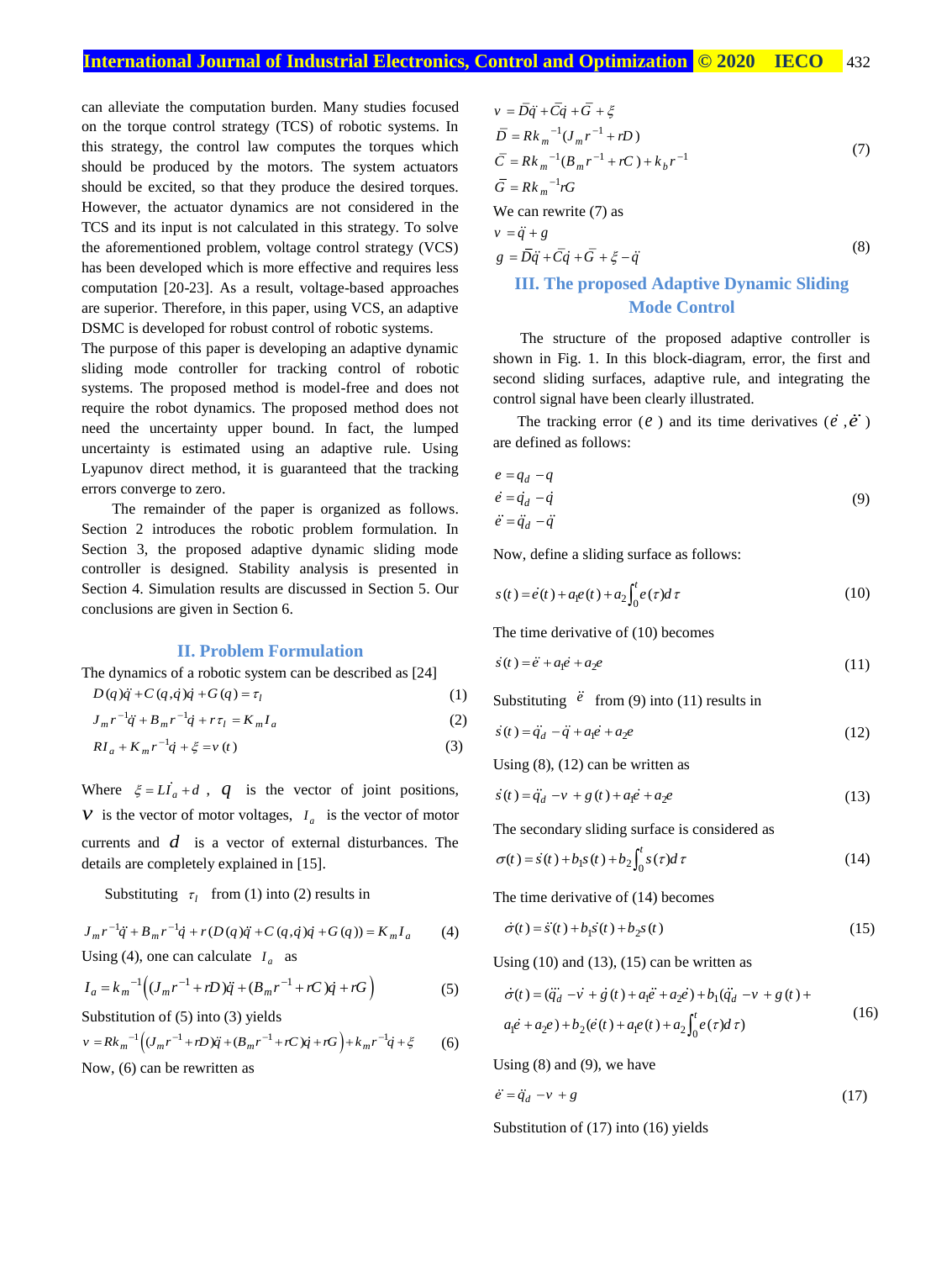$$
\sigma(t) = q_d - v + g(t) + a_1(q_d - v + g) + a_2e + b_1q_d
$$
  
\n
$$
-b_1v + b_1g(t) + a_1b_1e + a_2b_1e + b_2e(t) + a_1b_2e(t)
$$
  
\n
$$
+a_2b_2 \int_0^t e(\tau)d\tau = q_d - v + (a_1 + b_2)(\dot{q}_d - v)
$$
  
\n
$$
+ (a_1 + b_2)g(t) + g(t) + (a_2 + a_1b_1 + b_2)e
$$
  
\n
$$
+ (a_2b_1 + a_1b_2)e + a_2b_2 \int_0^t e(\tau)d\tau
$$
\n(18)

we can rewrite (18) as

$$
\dot{\sigma}(t) = \ddot{q}_d - \dot{v} + \mu_1 \Upsilon(t) + f(t) + \mu_2 \dot{e} + \mu_3 e + \mu_4 \int_0^t e(\tau) d\tau \tag{19}
$$

Where  $\Upsilon(t) = \ddot{q}_d - v$ ,  $f(t) = \mu_1 g + g$ ,  $\mu_1 = a_1 + b_2$ ,  $\mu_2 = a_2 + a_1 b_1 + b_2$ ,  $\mu_3 = a_2 b_1 + a_1 b_2$  and  $\mu_4 = a_2 b_2$ . The control law in adaptive DSMC is proposed by

$$
\begin{aligned}\n\dot{v}_{ADSMC} &= \ddot{q}_d + \mu_1 \Upsilon(t) + \mu_2 \dot{e} + \mu_3 e + \\
\mu_4 \int_0^t e(\tau) d\tau + \hat{f} + v_r \\
v_{ADSMC}(t) &= \int_0^t \dot{v}_{ADSMC}(\tau) d\tau\n\end{aligned} \tag{20}
$$

where  $\hat{f}$  is the estimation of  $f$  and  $v_r$  is the robust control term which will be calculated in the next section. It follows from (19) and (20) that

$$
\dot{\sigma} = \tilde{f} - v_r
$$
  
\n
$$
\tilde{f} = f - \hat{f}
$$
\n(21)

The sampling interval in the experiment is short enough as compared with the variation of  $f$ , thus, the term  $f$  is also assumed to be a constant during the estimation (i.e.  $\tilde{f} = f - \hat{f} \rightarrow \tilde{f} = -\hat{f}$ ) [25-28].

$$
\dot{V} = \sigma \dot{\sigma} - \frac{1}{\gamma} \dot{f} \dot{f}
$$
\n(23)

Using  $\dot{\sigma}$  defined in (21) we have

$$
\dot{V} = \sigma(\tilde{f} - v_r) - \frac{1}{\gamma} \tilde{f} \dot{\tilde{f}} \tag{24}
$$

The adaptive law can be proposed as follows:

$$
\dot{\hat{f}} = \gamma \sigma \tag{25}
$$

Using (25), one can easily conclude that

$$
\dot{V} = -\sigma v_r \tag{26}
$$

where the robust control term is selected as follows:

$$
v_r = k \sigma \tag{27}
$$

Substituting (27) into (26), we have

$$
V = -k \sigma^2 \tag{28}
$$

Therefore, it has been guaranteed that  $V \le 0$ . Using Barbalat's lemma [29], it can be found the tracking error asymptotically converges to zero.

Remark: The final Lyapunov function for the total robotic system is the sum of Lyapunov function as defined in  $(22)$ .



**Fig.1.** The configuration of the proposed control system

## **IV. STABILITY ANALYSIS**

Consider a Lyapunov function candidate:

$$
V = \frac{1}{2}\sigma^2 + \frac{1}{2\gamma}\tilde{f}^2
$$
 (22)

Differentiating the Lyapunov function, we have

#### **V. SIMULATION RESULTS**

 In order to demonstrate the performance of the proposed controller, an articulated robot is considered, with a symbolic representation given in Fig. 2. The parameters of the robotic system are presented in [30]. The Denavit–Hartenberg (DH) parameters of the robot and the parameters of permanent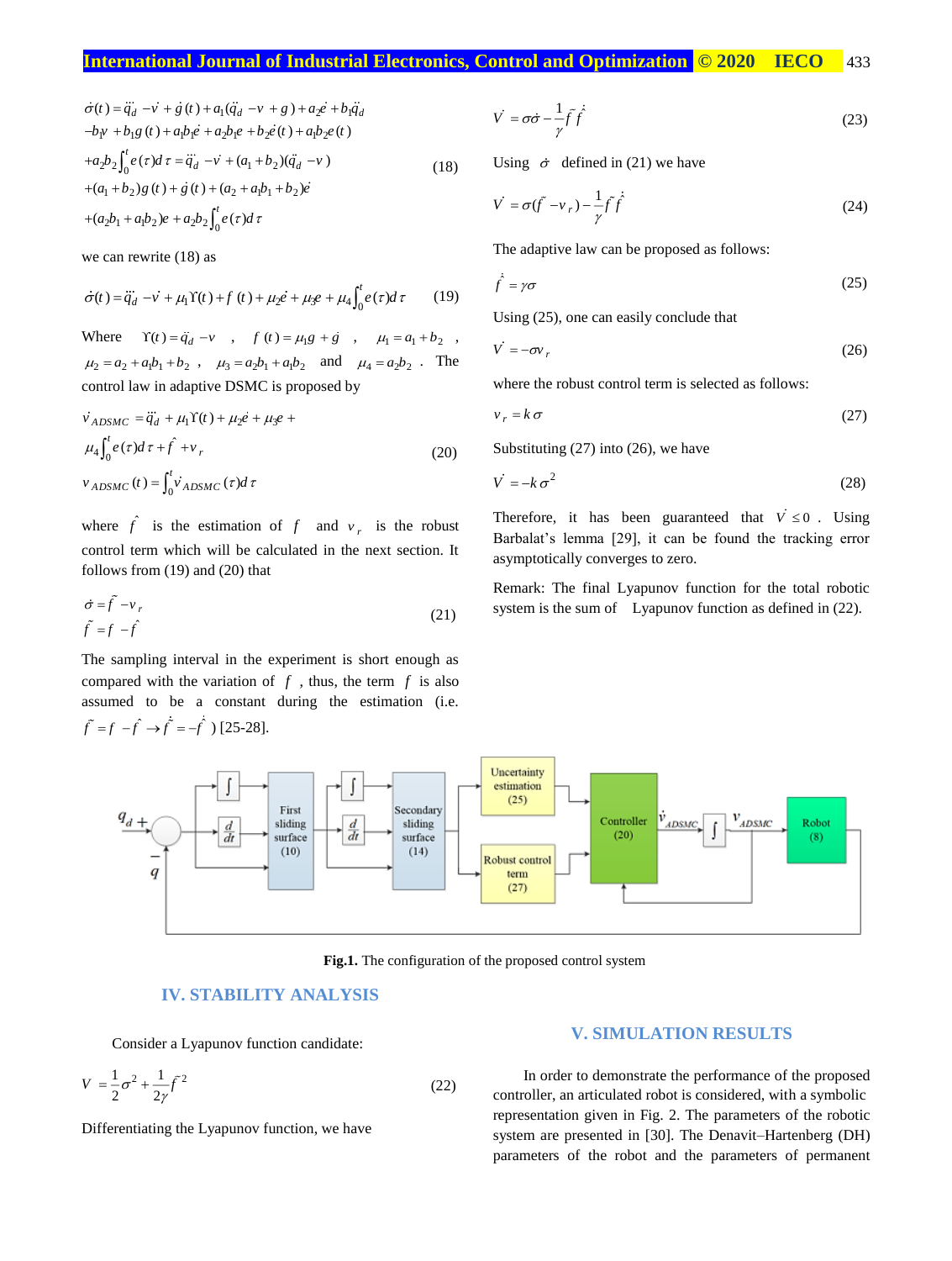magnet dc motors are given in Table 1 and Table 2, respectively. The external disturbance *d* is a step function with the amplitude of 2 volts which is inserted into the system at  $t = 6$ sec. The maximum voltage of each motor is set to  $v_{\text{max}} = 40V$ . The desired position for each joint is formulated by

$$
q_d = 1 - \cos(\pi t / 7) \tag{29}
$$

This desired trajectory is shown in Fig. 3 .The sliding surface parameters have been selected as  $a_1 = 10, a_2 = 0.1, b_1 = 20, b_2 = 0.2$ . The parameters  $\gamma$  and k have been set to 3000 and 10, respectively.

| <b>TABLE I</b>                    |                |   |                |                |                     |  |  |  |  |  |
|-----------------------------------|----------------|---|----------------|----------------|---------------------|--|--|--|--|--|
| The Denavit-Hartenberg parameters |                |   |                |                |                     |  |  |  |  |  |
|                                   | Link           |   |                | а              | $\alpha$            |  |  |  |  |  |
|                                   |                | н | $d_{1} = 0.28$ | $\Omega$       | π<br>$\overline{2}$ |  |  |  |  |  |
|                                   | $\mathfrak{D}$ |   |                | $a_{2} = 0.76$ |                     |  |  |  |  |  |
|                                   | 3              |   |                | $a_{3} = 0.93$ | 0                   |  |  |  |  |  |
|                                   |                |   |                |                |                     |  |  |  |  |  |

| TABLE II             |      |        |       |      |      |       |  |  |  |  |
|----------------------|------|--------|-------|------|------|-------|--|--|--|--|
| The motor parameters |      |        |       |      |      |       |  |  |  |  |
| Motor                |      | m      | m     |      |      |       |  |  |  |  |
| 1,2,3                | 1.26 | 0.0002 | 0.001 | 0.26 | 0.01 | 0.001 |  |  |  |  |

Fig. 4 shows the tracking performance of ADSMC. According to Fig. 4, it can be found that the proposed controller design procedure performs well and has fast tracking performance. Also, the control inputs are depicted in Fig. 5. As shown in this figure, these signals are smooth and do not exceed the allowable values. From Figs. 4 and 5, the simulation results indicate that the favorable tracking performance is obtained.

 Now, the proposed method is compared with the DSMC method. In the DSMC, the control signal is as follows:

$$
\dot{v}_{DSMC} = \ddot{q}_d + \mu_1 \Upsilon(t) + \mu_2 \dot{e} + \mu_3 e +
$$
  
\n
$$
\mu_4 \int_0^t e(\tau) d\tau + \rho \operatorname{sgn}(\sigma), \quad |f| < \rho
$$
  
\n
$$
v_{DSMC}(t) = \int_0^t v_{DSMC}(\tau) d\tau
$$
\n(30)

The value of  $\rho$  is selected as 20. In the DSMC method, the sliding surface parameters are chosen as the proposed method, i.e.  $a_1 = 10$ ,  $a_2 = 0.1$ ,  $b_1 = 20$ ,  $b_2 = 0.2$  . The tracking performance and control signals of the DSMC method are shown in Figs. 6 and 7, respectively. According to Fig. 6, it is

observed that the tracking performance of the DSMC method is very weak in comparison with the proposed method, and this method cannot track the specified trajectory with the given initial conditions. In order to achieve better performance, the sliding surface parameters are selected as  $a_1 = 100$ ,  $a_2 = 400$ ,  $b_1 = 200$ ,  $b_2 = 600$  in the DSMC. The corresponding tracking errors and control efforts are shown in Figs. 8 and 9, respectively. As illustrated in Fig. 8, the tracking performance of the DSMC is improved, but it is still weak comparing to the proposed ADSMC method. Consequently, according to Figs. 4-9, it is concluded that the suggested ADSMC method has a significant advantage over the DSMC method regarding the tracking performance.



**Fig. 2.** The symbolic representation of the articulated robot



**Fig. 3.** The desired trajectory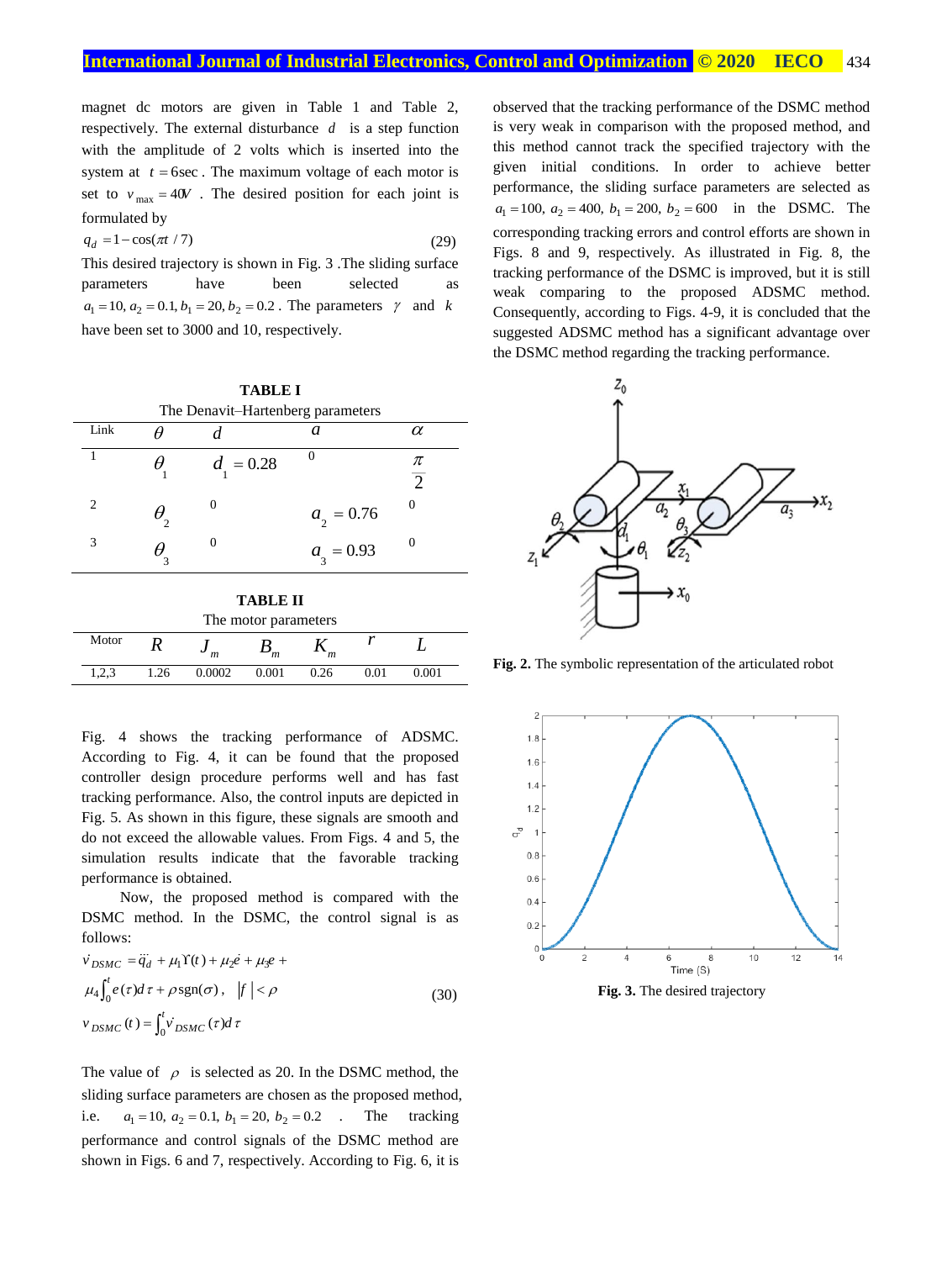

**Fig.4.** The tracking errors of Adaptive DSMC



**Fig.5.** The voltages of motors in the proposed method







**Fig. 7.** The voltages of motors using DSMC



**Fig. 9.** The voltages of motors using DSMC

Remark: Increasing the parameter k will increase the amplitude of the control signal and actuator saturation will occur. For example if  $k = 100$ , the control signal will exceed the permitted range. For the sliding surface parameters  $a_1$  and  $b_1$ , small values such as 1 or 2 will result in poor tracking performance and the tracking errors cannot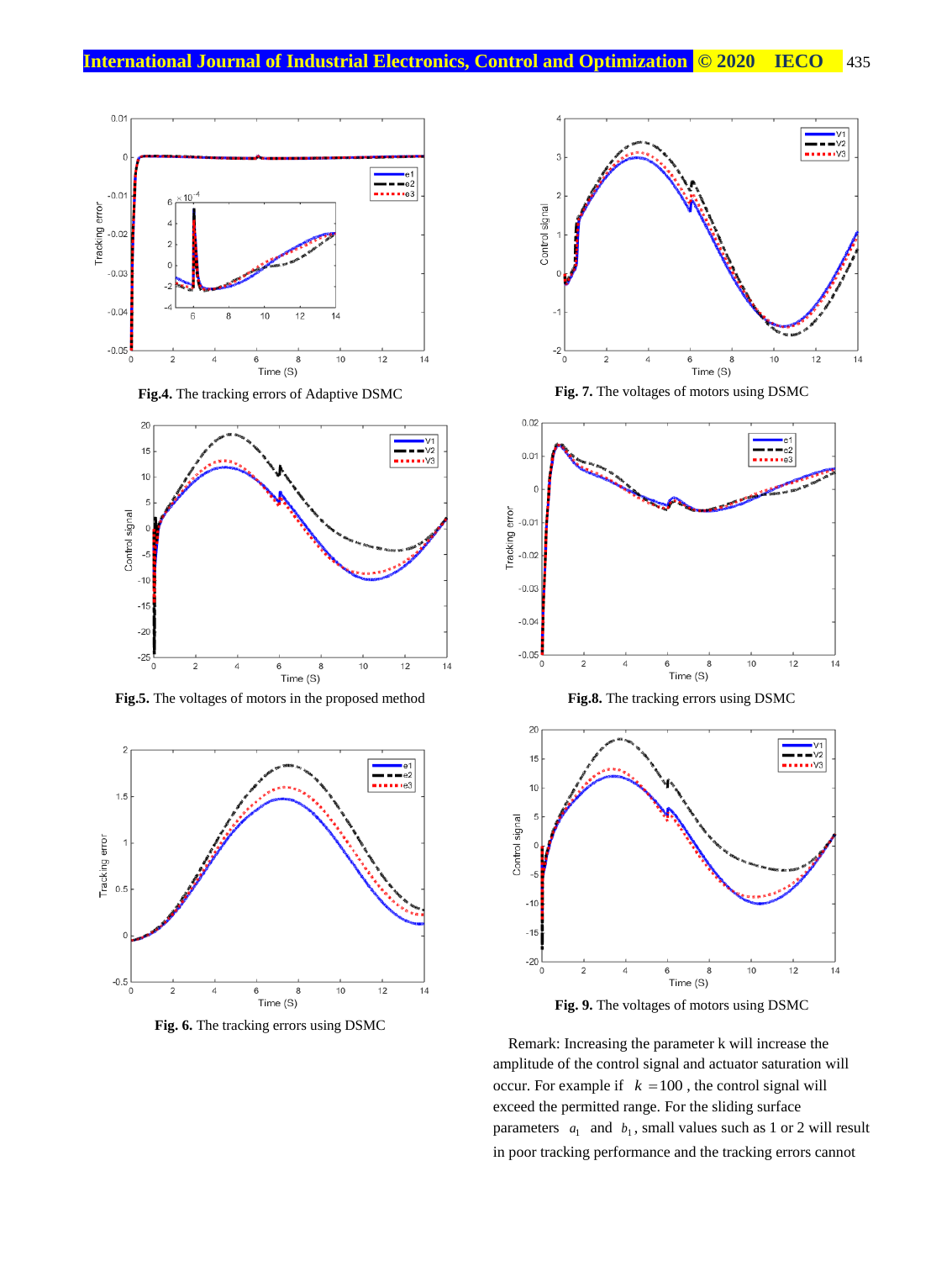converge to zero. For the sliding surface parameters  $a_2$  and  $b_2$ , large values will increase the overshoot in the tracking error profile. Due to these issues, the controller parameters have been adjusted using the trial and error process. Also, optimization algorithms such as PSO, BA, ILCOA, GA, OSA, WOA or GPEA [31-44] can be used for tuning the controller parameters.

 Finally, in order to show the efficiency of using the second sliding surface, the performance of the proposed method is compared with that of the conventional sliding mode control [40] in which the control signal is designed as:

$$
v_{SMC} = \ddot{q}_d + a_1 \dot{e} + a_2 \dot{e} + \rho \operatorname{sgn}(\sigma), \quad |g| < \rho_1 \tag{31}
$$

Where  $\rho_1 = 10$ ,  $a_1 = 100$  and  $a_2 = 400$ .

 The tracking errors and control signals related to the conventional sliding mode control are illustrated in Fig. 10 and Fig. 11, respectively. As it can be seen the control signals are affected by the chattering phenomenon which is not desirable. In fact, in conventional sliding mode control, we are faced with the chattering problem. In order to overcome this problem, dynamic sliding mode control can be used. Moreover, in order to reduce the tracking error, adaptive dynamic sliding mode control is proposed in this paper. These comparisons reveal the superiority of the proposed method.



**Fig.10.** The tracking errors in conventional sliding mode control



**Fig. 11.** The control signals in conventional sliding mode control

### **VI. Conclusion**

A new approach based on an adaptive dynamic sliding mode control and VCS has been developed for tracking control of robotic systems. First, a Dynamic sliding mode control scheme has been designed properly. Then, in order to reduce the chattering, an adaptive mechanism has also been developed. The control signal is designed using voltage control strategy. The stability of the robotic system has been proven based on the Lyapunov criteria. The computer simulation results show that the voltage-based adaptive dynamic sliding mode controller can perform successful control and achieve desired tracking performance.

### **REFERENCES**

- [1] Y. Su, , C. Zheng, and P. Mercorelli, "Robust approximate fixed-time tracking control for uncertain robot manipulators", Mechanical Systems and Signal Processing, Vol. 135, (2020) p.106379.
- [2] R. Gholipour, M.M. Fateh, "Robust Control of Robotic Manipulators in the Task-Space Using an Adaptive Observer Based on Chebyshev Polynomials", Journal of Systems Science and Complexity, (2020). https://doi.org/10.1007/s11424-020-8186-0.
- [3] M. Bekrani, M. Heydari, and S.T. Behrooz, "An Adaptive Control Method Based on Interval Fuzzy Sliding Mode for Direct Matrix Converters", International Journal of Industrial Electronics, Control and Optimization, Vol. 3, No. 2, (2020), 159-171.
- [4] S.H. Shahalami, and F. Rajab Nejad, "Design of Adaptive Back-Stepping Controller for Chaos Control in Boost Converter and Controller Coefficients Optimization Using CHPSO Algorithm", International Journal of Industrial Electronics, Control and Optimization. Vol. 3, No.3, (2020), 249-257.
- [5] A. Haqshenas M, M.M. Fateh, and S.M. Ahmadi, "Adaptive control of electrically‐driven nonholonomic wheeled mobile robots: Taylor series‐based approach with guaranteed asymptotic stability", International Journal of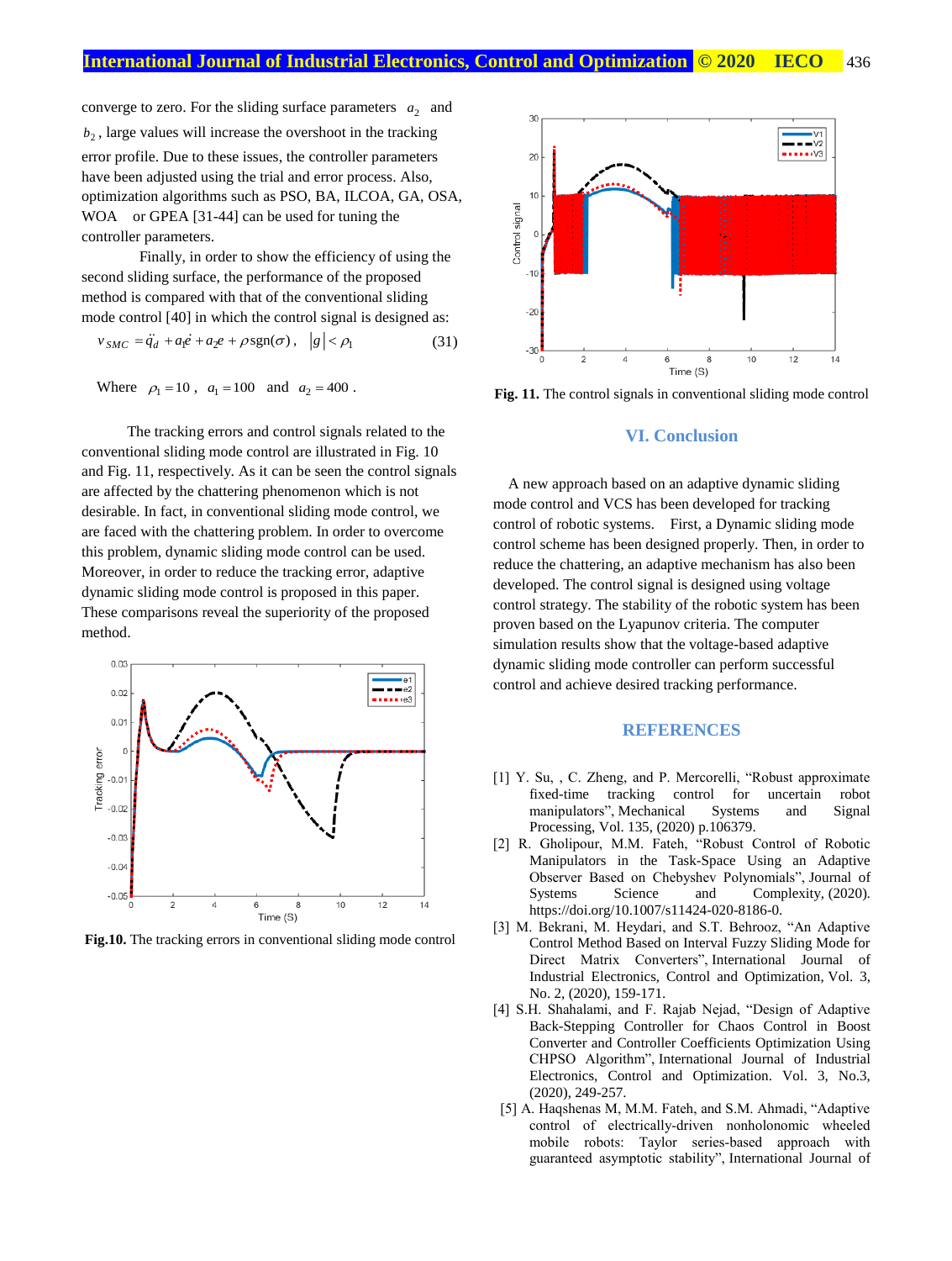## **International Journal of Industrial Electronics, Control and Optimization © 2020 IECO 437**

Adaptive Control and Signal Processing, (2020), https://doi.org/10.1002/acs.3104.

- [6] S.M. Ahmadi, and M.M. Fateh, "Task-space control of robots using an adaptive Taylor series uncertainty estimator", International Journal of Control, Vol. 92, No. 9, (2019), 2159-2169.
- [7] M. Van, S.S. Ge and H. Ren, "Finite time fault tolerant control for robot manipulators using time delay estimation and continuous nonsingular fast terminal sliding mode control", IEEE transactions on cybernetics, Vol. 47, No. 7, (2017), 1681-1693.
- [8] R. Gholipour, A. Khosravi and H. Mojallali, "Multi-objective optimal backstepping controller design for chaos control in a rod-type plasma torch system using Bees Algorithm", Applied Mathematical Modelling, Vol. 39, No. 15, (2015), 4432-4444.
- [9] S. Park and S. Rahmdel, "A new fuzzy sliding mode controller with auto-adjustable saturation boundary layers implemented on vehicle suspension", International Journal of Engineering-Transactions C: Aspects, Vol. 26, No. 12, (2013), 1401-1410.
- [10] Y. Zhao, P. Huang and F. Zhang, "Dynamic modeling and Super-Twisting Sliding Mode Control for Tethered Space Robot", Acta Astronautica, Vol. 143, (2018), 310-321.
- [11] G. Chen, B. Jin, Y. Chen, "Nonsingular fast terminal sliding mode posture control for six-legged walking robots with redundant actuation", Mechatronics, Vol. 50, (2018), 1-15.
- [12] F.J. Lin, S.Y. Chen K.K. Shyu, "Robust dynamic sliding-mode control using adaptive RENN for magnetic levitation system", IEEE Transactions on Neural Networks, Vol. 20, No. 6, (2009), 938-951.
- [13] S.Y. Chen, S.S. Gong, "Speed tracking control of pneumatic motor servo systems using observation-based adaptive dynamic sliding-mode control", Mechanical Systems and Signal Processing, Vol. 94, (2017) , 111-128.
- [14] S. Wen, M.Z. Chen, Z. Zeng, X. Yu and T. Huang, "Fuzzy control for uncertain vehicle active suspension systems via dynamic sliding-mode approach", IEEE Transactions on Systems, Man, and Cybernetics: Systems, Vol. 47, No. 1, (2017), 24-32.
- [15] S. Khorashadizadeh and M.M. Fateh, "Uncertainty estimation in robust tracking control of robot manipulators using the Fourier series expansion", Robotica, Vol. 35, No. 2, (2017), 310-336.
- [16] S. Khorashadizadeh and M.H. Majidi, "Chaos synchronization using the Fourier series expansion with application to secure communications", AEU-International Journal of Electronics and Communications, Vol. 82, (2017), 37-44.
- [17] R. Gholipour and M.M. Fateh, "Adaptive task-space control of robot manipulators using the Fourier series expansion without task-space velocity measurements", Measurement, Vol. 123, (2018), 285-292.
- [18] M.R. Shokoohinia and M.M. Fateh, "Robust dynamic sliding mode control of robot manipulators using the Fourier series expansion", Transactions of the Institute of Measurement and Control, https://doi.org/10.1177/0142331218802357, 2018.
- [19] M.R.Shokoohinia, M.M. Fateh, and R. Gholipour, "Design of an adaptive dynamic sliding mode control approach for robotic systems via uncertainty estimators with exponential convergence rate", SN Applied Sciences, Vol. 2, No. 2, (2020), 1-11.
- [20] M.M. Fateh and M. Sadeghijaleh, "Voltage control strategy for direct-drive robots driven by permanent magnet synchronous motors", International Journal of Engineering-Transactions B: Applications, Vol. 28, No. 5, (2015), 709-716.
- [21] M.M. Fateh and A. Arab, "Robust control of a wheeled mobile robot by voltage control strategy", Nonlinear Dynamics, Vol. 79, No. 1, (2015), 335-348.
- [22] S. Khorashadizadeh and M.M. Fateh, "Robust task-space control of robot manipulators using Legendre polynomials for uncertainty estimation", Nonlinear Dynamics, Vol. 79, No. 2, (2015), 1151-1161.
- [23] R. Gholipour and M.M. Fateh, "Observer-based robust task-space control of robot manipulators using Legendre polynomial", In Electrical Engineering (ICEE), 2017 Iranian Conference on (pp. 766-771). IEEE, (2017).
- [24] M.W. Spong, S. Hutchinson and M. Vidyasagar, "Robot modeling and control", (Vol. 3, pp. 187-227). New York: Wiley, (2006).
- [25] F.J. Lin, S.G. Chen and I.F. Sun, "Intelligent sliding-mode position control using recurrent wavelet fuzzy neural network for electrical power steering system" International journal of fuzzy systems, Vol. 19, No. 5, (2017), 1344-1361.
- [26] F.J. Lin, S.G. Chen and I.F. Sun, "Adaptive backstepping control of six‐phase PMSM using functional link radial basis function network uncertainty observer", Asian Journal of Control, Vol. 19, No. 6, (2017), 2255-2269.
- [27] R. Gholipour and M.M. Fateh, "Designing a Robust Control Scheme for Robotic Systems with an Adaptive Observer", International Journal of Engineering, Transactions B: Applications, Vol. 32, No. 2, (2019), 270-276.
- [28] F. Lin, S. Chen and C. Hsu, , "Intelligent Backstepping Control Using Recurrent Feature Selection Fuzzy Neural Network for Synchronous Reluctance Motor Position Servo Drive System", IEEE Transactions on Fuzzy Systems, Vol. 27, No. 3, (2019), 413-427.
- [29] J.J.E. Slotine and W. Li, "Applied nonlinear control", (Vol. 199, No. 1). Englewood Cliffs, NJ: Prentice hall, (1991).
- [30] M.M. Fateh and S. Khorashadizadeh, "Robust control of electrically driven robots by adaptive fuzzy estimation of uncertainty", Nonlinear Dynamics, Vol. 69, No. 3, (2012), 1465-1477.
- [31] E. Salahshour, M. Malekzadeh, R. Gholipour, and S.Khorashadizadeh, "Designing multi-layer quantum neural network controller for chaos control of rod-type plasma torch system using improved particle swarm optimization", Evolving Systems, Vol. 10, No. 3, (2019), 317-331.
- [32] R. Gholipour, J. Addeh, H. Mojallali, and A. Khosravi, "Multi-objective evolutionary optimization of PID controller by chaotic particle swarm optimization", International Journal of Computer and Electrical Engineering, Vol. 4, No. 6, (2012), 833-838.
- [33] R. Gholipour, , H. Mojallali, and S.M.K., Akhlaghi, "A Novel Particle Swarm Optimization with Passive Congregation via Chaotic Sequences", International Journal of Computer and Electrical Engineering, Vol. 4, No. 6, (2012), 809-815.
- [34] R. Gholipour, A. Khosravi, and H. Mojallali, "Suppression of chaotic behavior in duffing-holmes system using back-stepping controller optimized by unified particle swarm optimization algorithm", International Journal of